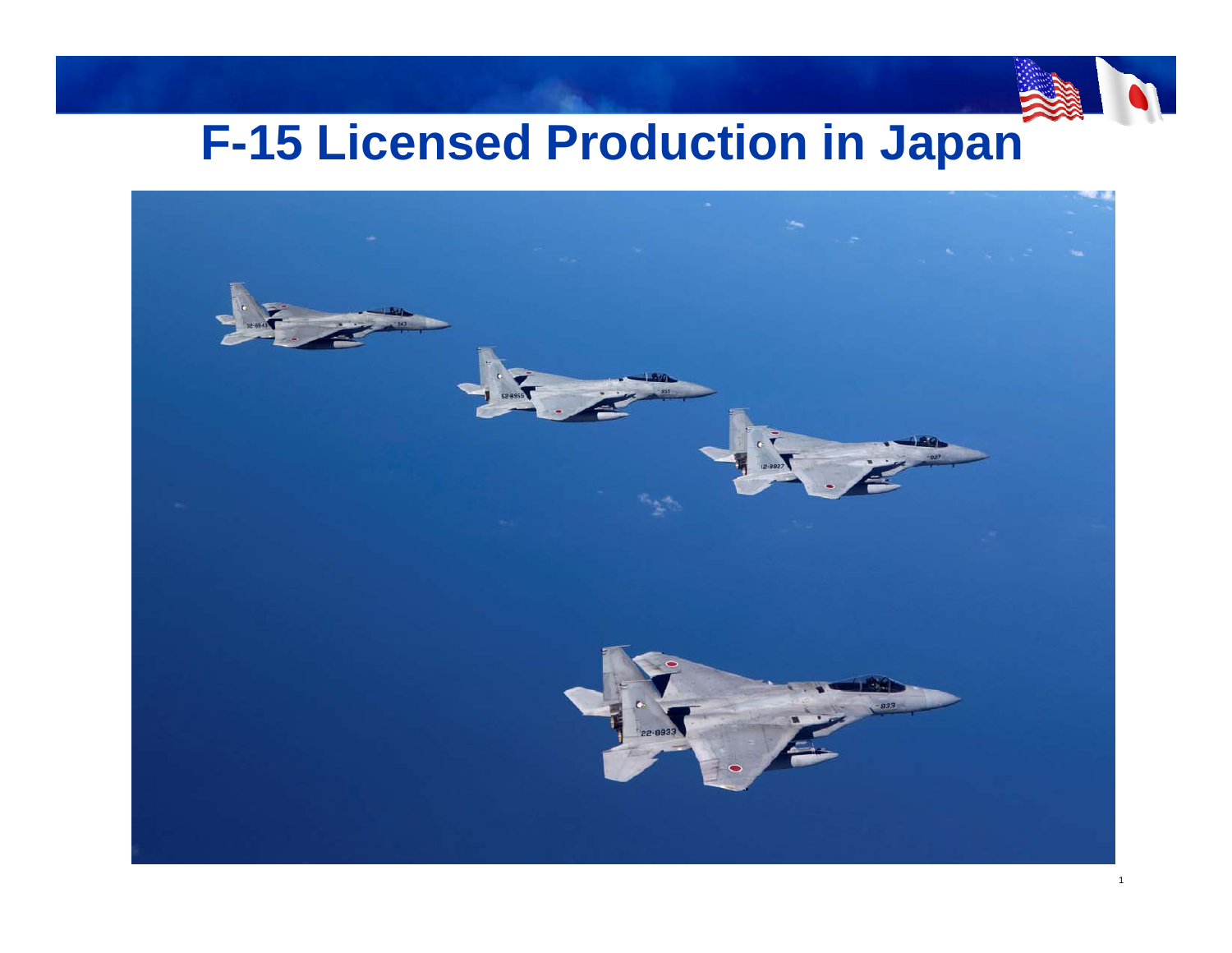## **F-15 Licensed Production in Japan**

- **First U.S. ally to be approved for in-country production**
- **Program defined in USG-GOJ agreements/ MOU**
- **Executed as MHI and McDonnell Douglas business collaboration MHI McDonnell**
- **187 aircraft produced in Japan**
- *Limited to Japanese market*

#### **USAF roles:**

•Manage the technology transfer and control process •Absorb and utilize the "flowback" of technical data from Japan

### **JDA/JASDF roles:**

•Program funding and contracting •Ensuring configuration standards in compliance with the MOU

### **Industry:**

- •MHI prime contractor in Japan
- •Execute the program through MLA/TAA as licensed by DOS
- •Negotiated Royalties and License fees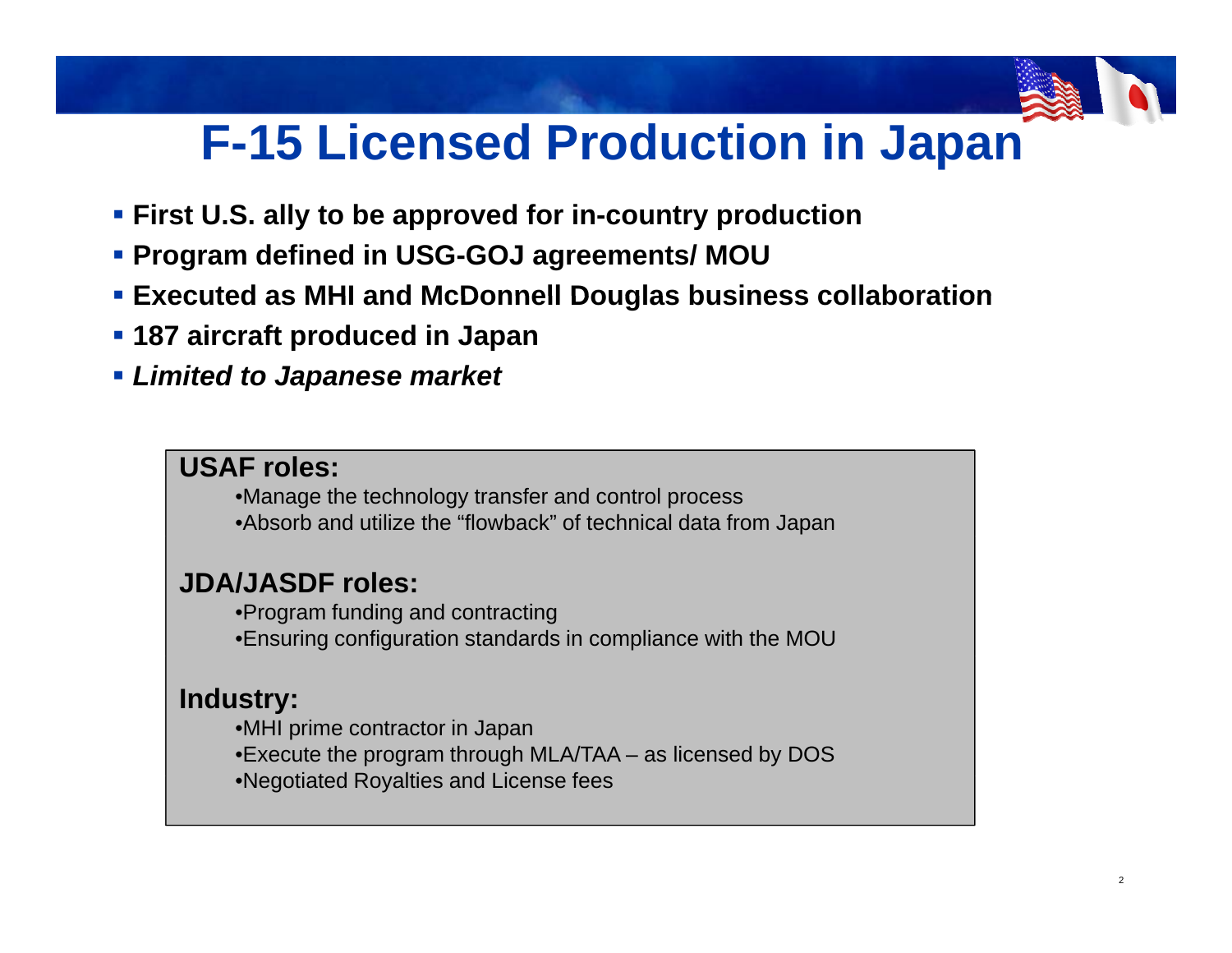### **F-15 Licensed Production in Japan Goals and Objectives**

#### **Japan objectives:**

- oAcquire first rate air superiority capability to defend Japan (Cold War)
- oBoost Japanese defense industry (jobs and autonomy)
- oGain advanced technology

### **U.S. objectives:**

- o $\circ$  Strengthen important ally's air superiority
	- •Prevent air defense vacuum - deter the USSR
	- •Safeguard allied operations at Japanese bases and ports
- oProtect the most sensitive/vulnerable technology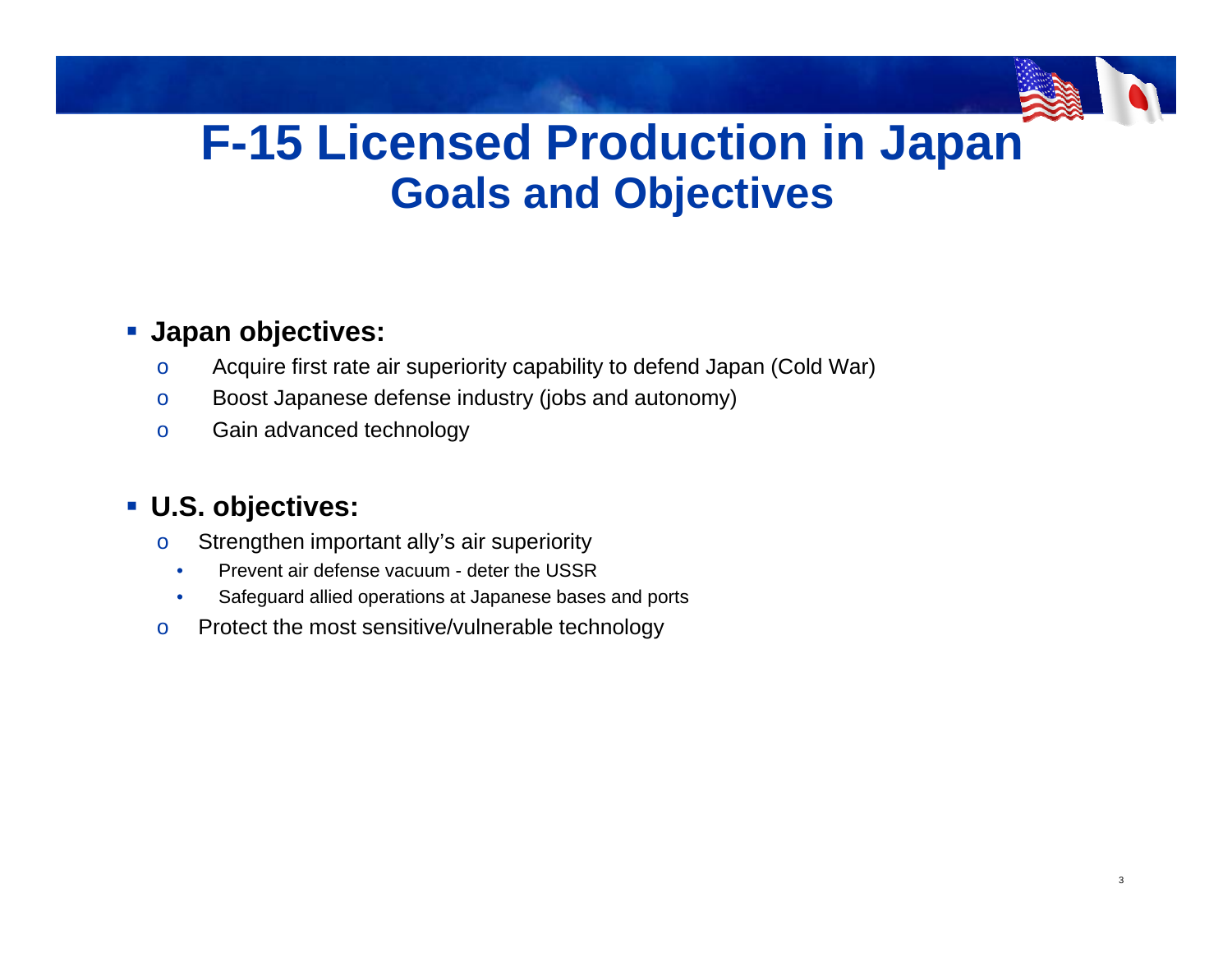### **F-15 Licensed Production in Japan Lessons**

#### $\mathcal{L}_{\mathcal{A}}$ **Benefits to the U.S. included:**

- oEnhanced alliance capability in air superiority. (Cold War strategy)
- oLarger total F15 user base (for logistics efficiency)
- oRevenue to U.S. industry
- $\mathcal{L}_{\mathcal{A}}$  **Although license fees and royalty payments added to production costs, benefits to Japan included:**
	- oYears of USAF combat experience inherent in the F15 design
	- oCommon training and tactics with USAF
	- o>10\$B US RDT&E investment and extensive national test infrastructure
	- oRevenue, jobs and advanced technology for Japanese industry prime contractor (MHI)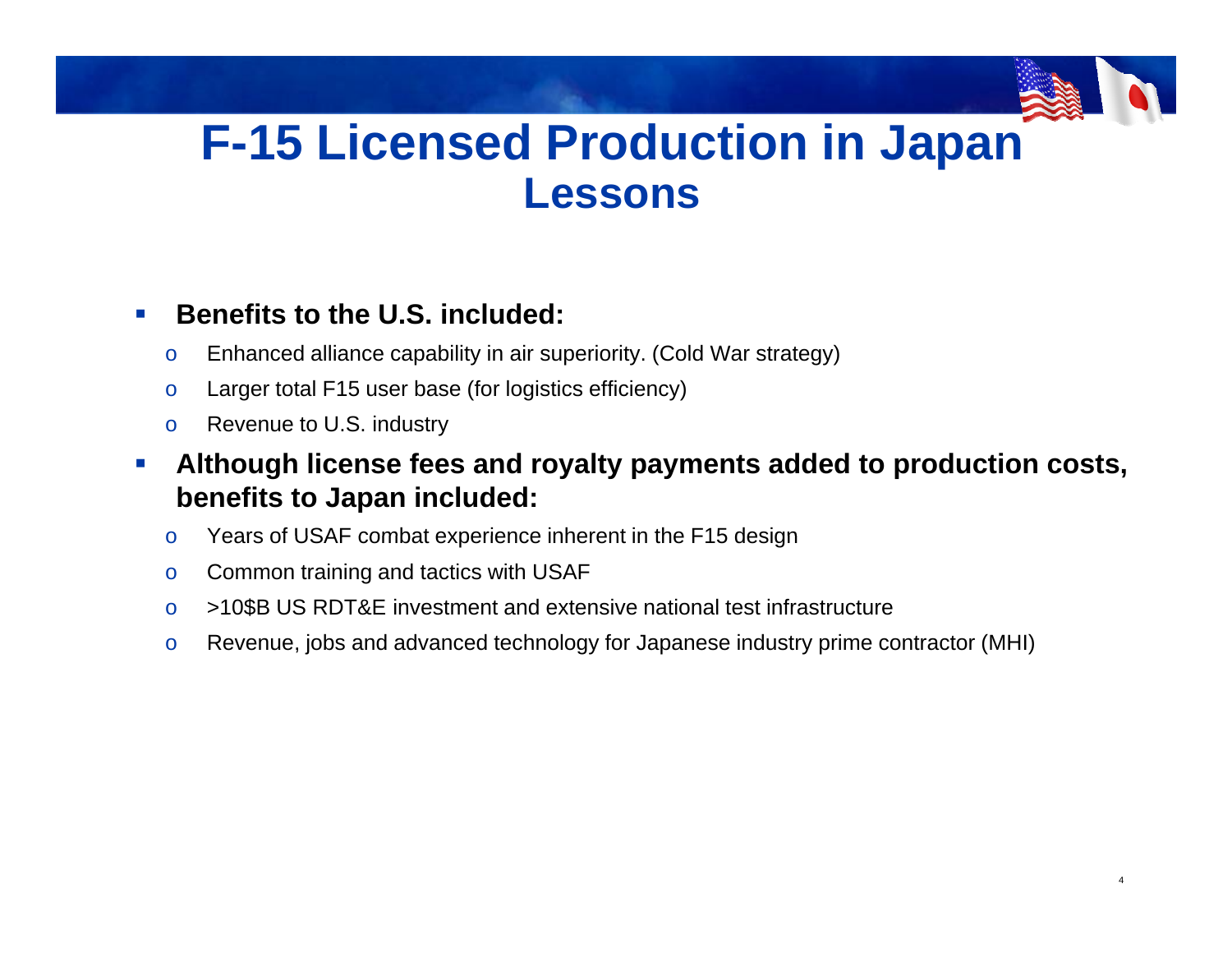### **F-15 Licensed Production in Japan Lessons**

- $\mathcal{L}_{\mathcal{A}}$ **Ultimately, Japanese industry absorbed some advanced technologies**
- $\mathcal{L}_{\mathcal{A}}$  **Because of U.S. export stipulations, Japan could not apply beyond the F15 program without U.S. approval**
- $\mathcal{L}_{\mathcal{A}}$  **More "black box" rulings as newer fighters increase use of sensitive electronic subsystems**
- $\mathcal{L}_{\mathcal{A}}$ ■ MHI-Boeing relationship expanded with F-15 software source code and **engineering design responsibilities into the commercial market, with MHI becoming a 787 investing partner.**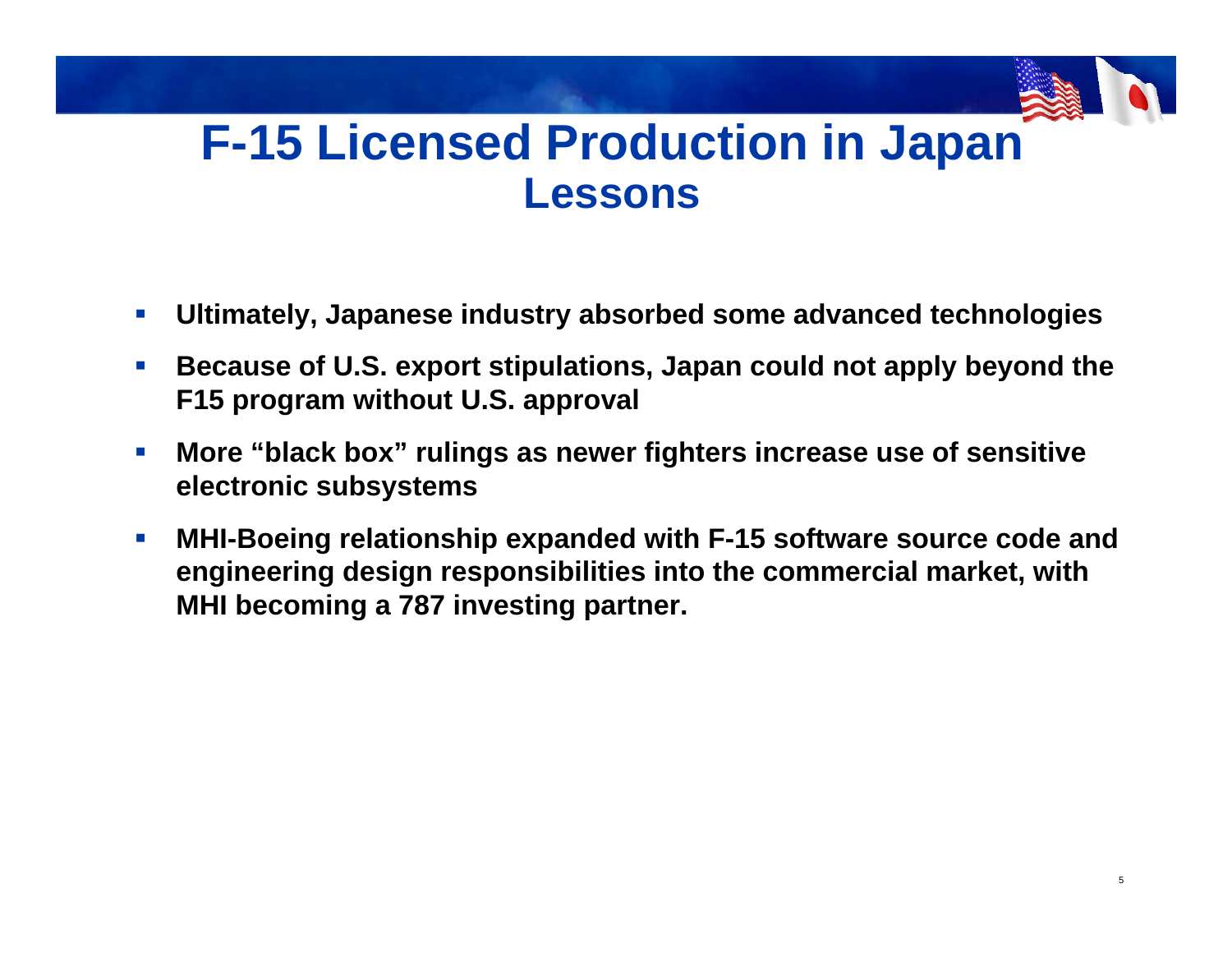## **Conclusions**

### **The Japan F-15 program has been very successful.**

- Current force of 200 F15s remains the core of Japan's air defense
- 21st century capability upgrades are available and affordable (USAF F15C through 2040)
- MHI expanded its engineering and production capacity

### **Expectations of industrial benefits may have been unrealistic in the 1980s**

- $-$  Market was restricted to Japan
- IP rights and ownership of data
- High costs of maintaining a competitive indigenous defense industry base.
- $-$  Lack of true "defense companies" and the limited interest of commercial enterprises
- **True cooperative production before the 3P revision was more difficult**
- $\mathcal{L}_{\mathcal{A}}$  **Missed opportunities to provide depot maintenance to the USAF because of defense export restrictions.**
- **Moving from licensed production to international collaboration and revision of 3Ps will change dynamics**
	- $-$  Presents new opportunities  $\ldots$  and challenges
	- F-15 mods, upgrades, sustainment
	- Follow on fighter development
	- Broader market <sup>6</sup>